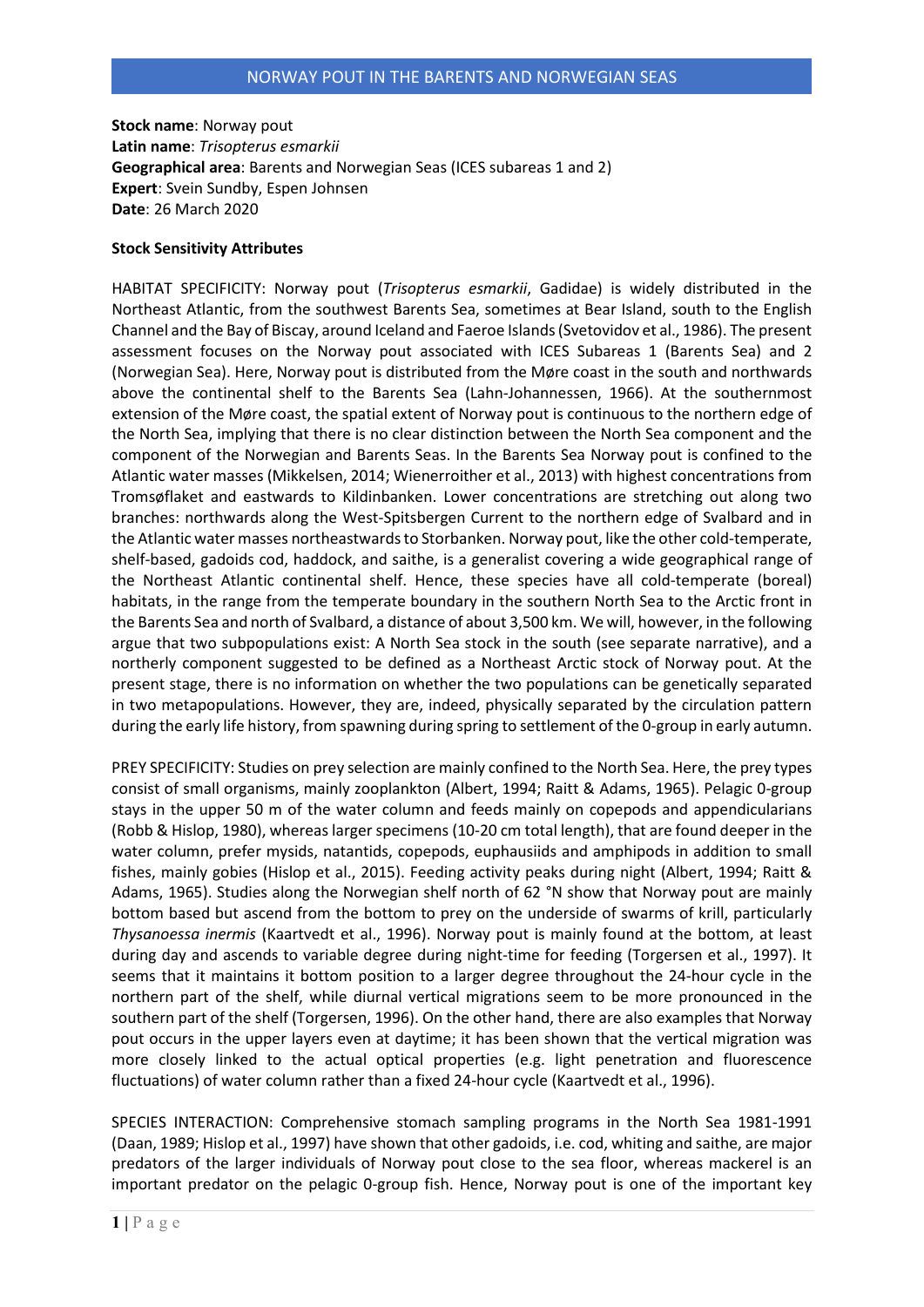# NORWAY POUT IN THE BARENTS AND NORWEGIAN SEAS

species preying on zooplankton and being top-down controlled by larger predators, particularly the large gadoids, in the North Sea ecosystem. The close link between the four major cold-temperate (boreal) species (cod, haddock, saithe and Norway pout) is that the spawning areas of the four species in the North Sea (Sundby et al., 2017), as well as in the Møre-Lofoten region for the four Northeast Arctic stocks (Sundby et al., 2013) largely overlap. This is an additional indication of that Norway pout is a significant prey item for the larger gadoids in both regions.

ADULT MOBILITY: During warm periods, there are indications that the abundance is higher at the northeastern fringe, in the Barents Sea, while abundances are higher in the southernmost areas, i.e. Southern North Sea and English Channel during cooler conditions (Blacker, 1981). No information exists about possible metapopulations/subpopulations within this large area of distribution. However, the spawning areas in the North Sea (Sundby et al., 2017) are spatially separated from the spawning areas along the coast of Norway north of 62 °N (Sundby et al., 2013). Moreover, the transport of pelagic offspring from the two spawning areas are towards the south in the North Sea and towards the north at the coast of Norway north of 62 °N. Hence, during the eggs, larval and pelagic juvenile stages the offspring are transported in opposite directions from the two major spawning sites. This is indicative of that two separate subpopulations exist. Besides this, this pattern is parallel to the spawning areas of the other three major gadoid stocks: cod, haddock, saithe in the Barents and North Seas, respectively. Each of them has their main spawning areas from Møre to the Lofoten region (Sundby et al., 2013) and in the northern North Sea (Sundby et al., 2017), respectively, and cod, haddock and saithe are considered as separate stock in the two regions.

DISPERSAL OF EARLY LIFE STAGES: Norway pout north of 62 °N spawns mainly above the shelf in the Møre region and in Lofoten-Vesterålen (Sundby et al., 2013). Spawning occurs in March-April. The offspring is mainly transported with the Norwegian Coastal Current and subsequently partly by the Atlantic Current north-eastwards into the Barents Sea. Spawning areas as well as the spawning seasons are overlapping with those of the Northeast Arctic stocks of cod, haddock and saithe. During the recent 35 years of warming in the North Atlantic, the Northeast Arctic cod has expanded its habitat, including the location of the spawning areas (Sundby & Nakken, 2008), farther north and east into the Barents Sea and increased in abundance (Hollowed & Sundby, 2014; Kjesbu et al., 2014). The same development has occurred with spawning stock biomass (SSB) of the Northeast Arctic haddock (Landa et al., 2014). Also, the northern component of Norway pout has shown an increase in biomass from 1994, when the estimated number of fish in the Barents Sea was 0.2 x  $10^9$  individuals, until it peaked in 2011 with an estimated number of 4.3 x  $10^9$  individuals (Mikkelsen, 2014). A displacement towards east and north in the Barents Sea occurred during the same period (Mikkelsen, 2014). Particularly, the abundance has increased after 2004 in the southwestern areas of distribution, i.e. at Tromsøflaket and Nordkappbanken. It is to be expected that part of the adult and fishable stock is also found southwest of Tromsøflaket along the continental shelf of northern Norway (Kaartvedt et al., 1996; Lahn-Johannessen, 1966; Torgersen, 1996) implying that the above estimates confined to the Barents Sea are minimum estimates of the Northeast Arctic Norway pout stock. Quantitative observations in this region are, however, lacking. Even the minimum estimate for the Northeast Arctic Norway pout indicates that this component is larger than the North Sea component.

EARLY LIFE HISTORY SURVIVAL AND SETTLEMENT REQUIREMENTS: No information exists on food requirements for early life stages of Norway pout north of 62 °N. Therefore, this must be based on the information on the North Sea stock: Pelagic 0-group feeds mainly on copepods and appendicularians (Robb & Hislop, 1980), while larger specimens (10-20 cm) prefer mysids, natantids, copepods, euphausiids and amphipods in addition to small fishes, mainly gobies (Hislop et al., 2015). The recruitment of Norway pout is very variable (ICES, 2017) and declining over the recent 25 years, possibly linked to the increasing temperature. Mortality of this short-lived species increases markedly with age. Maturation occurs after 1 or 2 years. There are indications of that the large and variable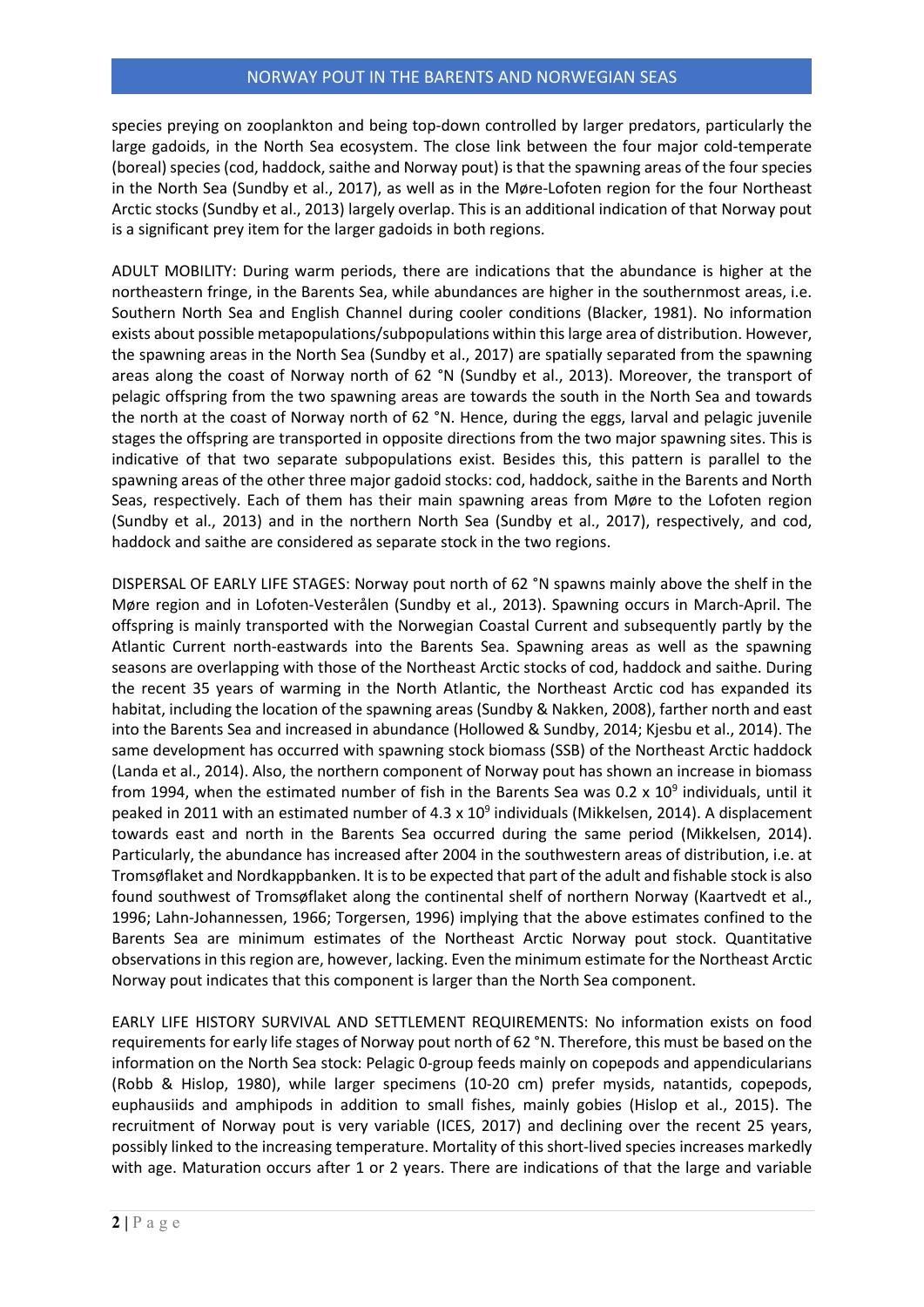## NORWAY POUT IN THE BARENTS AND NORWEGIAN SEAS

mortality is a combination of high predation pressure (Huse et al., 2008), high fishing pressure, and the possibility that a large and variable fraction of the adults die after spawning (Sparholt et al., 2002a, 2002b), hence similar to the variable stock structure of capelin. Recruitment variability is mainly controlled by predation pressure and sea surface temperature during spring (Kempf et al., 2009). However, it seems evident from timeseries on the North Sea stock abundance that the interannual variability is substantially larger than for the stock north of 62 °N. It could be due to that the latter stock is dominated by a continuous increase (Mikkelsen, 2014).

COMPLEXITY IN REPRODUCTIVE STRATEGY: As pointed out in the paragraph above on SPECIES INTERACTIONS, there are parallel features of the temporal development of the two cold-temperate (boreal) sets of gadoids species in the North Sea and north of 62 °N. Generally, in the North Sea stock abundances have declined during the recent warming since 1980s, while north of 62 °N the species have increased in abundances as well as in their habitat extents (Sundby et al., 2013, 2017). In both systems Norway pout is prey for larger gadoids. Under future climate change it is to be expected an onward increase in abundance of the gadoids with increased habitat extent.

SPAWNING CYCLE: Norway pout north of 62 °N is a spring spawner, similar to practically all highlatitude fish stocks, implying a spawning season limited to March and April (Sundby et al., 2013). However, at high-latitudes where fish species are tuned to reproduce as spring-spawners in order to synchronize with the plankton production (Sundby et al., 2017), it does not imply that they become more vulnerable to climate change.

SENSITIVITY TO TEMPERATURE: Norway pout as a species experience a broad temperature range as it is distributed from the English Channel to the Barents Sea (Mikkelsen, 2014; Svetovidov et al., 1986). The annual mean temperature at 100 m depth ranges from 10 °C in the southern North Sea to 1 °C in the northeastern Barents Sea. At the boundary of the two stocks in the northern North Sea/Møre coast the 100 m temperature is about 8 °C. The recruitment of North Sea Norway pout is sensitive to the combined effects of sea surface temperatures during the second quarter of the year (i.e. the egg and larval stages) and to a predation impact index (PI), and high temperatures negatively impacting recruitment in the North Sea, while in the Barents Sea high temperatures impacted the biomass positively (Kempf et al., 2009).

SENSITIVITY TO OCEAN ACIDIFICATION: Fin-fish species are most sensitive to ocean acidification (OA) during their earliest life stages, although experiments on North Sea species (such as cod and herring) have so far shown that they are relatively robust (Franke & Clemmesen, 2011; Pinnegar et al., 2016). It is reported that more work is needed before definitive conclusions can be made about the impact of OA on fin-fish in the North Sea.

POPULATION GROWTH RATE: The various descriptors of Norway pout for the North Sea population growth rates: maximum length (35 cm): low score; maximum age (5 years): low score; age-at-maturity (1-2 years): low score; von Bertalanffy K: low score. For the Barents Sea population these parameters are unknown, and we assume approximately similar values as in the North Sea (see Norway pout in the North Sea).

STOCK SIZE/STATUS: The current state of Barents Sea Norway pout is good after a strongly increased biomass since 1994 peaking in 2011 (Mikkelsen, 2014). A rapid decrease occurred thereafter, but the stock is still assumed to be above the long-term average.

OTHER STRESSORS: Recruitment has been continuously increasing since 1994, and a rapid increase occurred during the period 2005-2011. The stock showed a rapid decrease from 2011-2013 (Mikkelsen, 2014). No published data is available thereafter.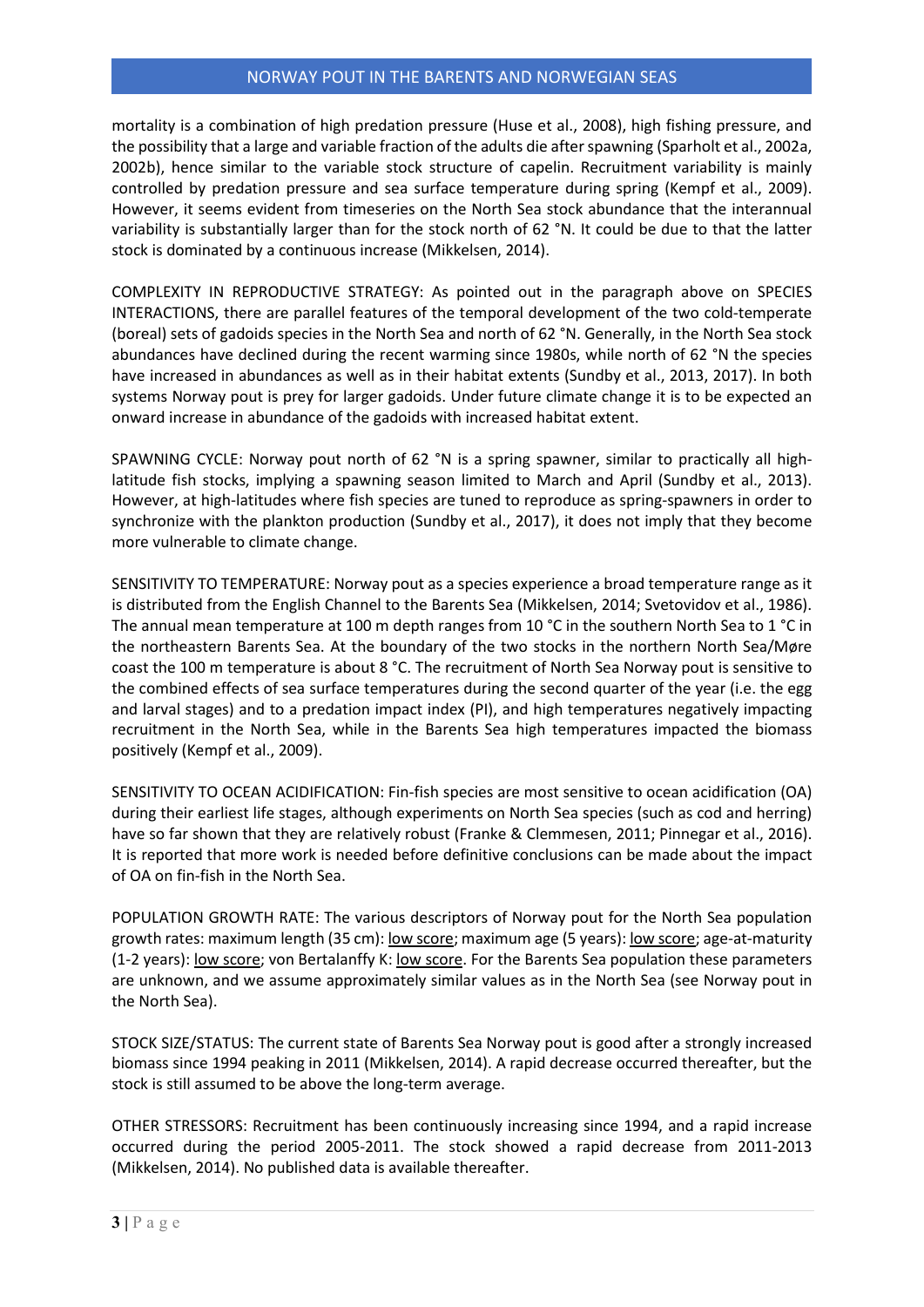#### **Scoring of the considered sensitivity attributes**

Sensitivity attributes, climate exposure based on climate projections allowing the evaluations of impacts of climate change, and accumulated directional effect scoring for Norway pout (*Trisopterus*  esmarkii) in ICES Subareas 1 and 2. L: low; M: moderate; H: high; VH: very high, Mean<sub>w</sub>: weighted mean; N/A: not applicable. Usage: this column was used to make ad hoc notes, including considerations about the amount of relevant data available:  $1 = low$ ,  $2 = moderate$ ;  $3 = high$ .  $N/A =$ not applicable.

| <b>SENSITIVITY ATTRIBUTES</b>                   | L | M              | H            | VH        | Mean <sub>w</sub> | Usage          | Remark                    |
|-------------------------------------------------|---|----------------|--------------|-----------|-------------------|----------------|---------------------------|
| <b>Habitat Specificity</b>                      | 5 | 0              | 0            | $\pmb{0}$ | 1.0               |                |                           |
| Prey Specificity                                | 4 | $\mathbf{1}$   | 0            | 0         | 1.2               |                |                           |
| Species Interaction                             | 0 | 0              | 5            | 0         | 3.0               |                |                           |
| <b>Adult Mobility</b>                           | 0 | 5              | 0            | 0         | 2.0               |                |                           |
| Dispersal of Early Life Stages                  | 5 | 0              | 0            | 0         | 1.0               |                |                           |
| <b>ELH Survival and Settlement Requirements</b> | 1 | 3              | 1            | 0         | 2.0               |                |                           |
| Complexity in Reproductive Strategy             | 0 | 5              | 0            | 0         | 2.0               |                |                           |
| Spawning Cycle                                  | 0 | 0              | 5            | 0         | 3.0               |                |                           |
| Sensitivity to Temperature                      | 0 | 5              | $\pmb{0}$    | 0         | 2.0               |                |                           |
| Sensitivity to Ocean Acidification              | 0 | 0              | 5            | 0         | 3.0               |                |                           |
| <b>Population Growth Rate</b>                   | 5 | 0              | 0            | 0         | 1.0               |                |                           |
| <b>Stock Size/Status</b>                        | 0 | 5              | 0            | 0         | 2.0               |                |                           |
| <b>Other Stressors</b>                          | 0 | 5              | 0            | 0         | 2.0               |                |                           |
| <b>Grand mean</b>                               |   |                |              |           | 1.94              |                |                           |
| <b>Grand mean SD</b>                            |   |                |              |           | 0.74              |                |                           |
|                                                 |   |                |              |           |                   |                |                           |
| <b>CLIMATE EXPOSURE</b>                         | L | M              | H            | VH        | Mean <sub>w</sub> | Usage          | <b>Directional Effect</b> |
| Surface Temperature                             | 0 | 0              | $\mathbf 0$  | 0         |                   | N/A            |                           |
| Temperature 100 m                               | 1 | 2              | 2            | 0         | 2.2               | $\overline{2}$ | 1                         |
| Temperature 500 m                               | 0 | 0              | 0            | 0         |                   | N/A            |                           |
| <b>Bottom Temperature</b>                       | 0 | 0              | 0            | 0         |                   | N/A            |                           |
| O <sub>2</sub> (Surface)                        | 4 | $\mathbf{1}$   | 0            | 0         | 1.2               | 1              | $-1$                      |
| pH (Surface)                                    | 3 | $\overline{2}$ | 0            | 0         | 1.4               | 1              | $-1$                      |
| <b>Gross Primary Production</b>                 | 4 | $\mathbf{1}$   | $\mathbf 0$  | 0         | 1.2               | 1              | 1                         |
| <b>Gross Secondary Production</b>               | 2 | $\overline{2}$ | $\mathbf{1}$ | 0         | 1.8               | 1              | 1                         |
| Sea Ice Abundance                               | 4 | $\mathbf{1}$   | 0            | 0         | 1.2               | 1              | 1                         |
| <b>Grand mean</b>                               |   |                |              |           | 1.50              |                |                           |
| <b>Grand mean SD</b>                            |   |                |              |           | 0.41              |                |                           |
| <b>Accumulated Directional Effect</b>           |   |                |              |           |                   |                | 3.8                       |
|                                                 |   |                |              |           |                   |                |                           |
| <b>Accumulated Directional Effect: POSITIVE</b> |   |                |              |           |                   |                | 3.8                       |

Norway pout (*Trisopterus esmarkii*) in ICES Subareas 1 and 2

### **References**

Albert, O. T. (1994). Biology and ecology of Norway pout (*Trisopterus esmarki* Nilsson, 1855) in the Norwegian Deep. *ICES Journal of Marine Science*, *51*(1), 45–61.

- Blacker, R. (1981). Recent occurrences of blue whiting, *Micromesistius poutassou*, and Norway pout, *Trisopterus esmarkii*, in the English Channel and southern North Sea. *Journal of the Marine Biological Association of the United Kingdom*, *61*(2), 307–313.
- Daan, N. (1989). *Data base report of the stomach sampling project 1981* (ICES Cooperative Research Report No. 164; ICES Cooperative Research Report, p. 144). ICES.

Franke, A., & Clemmesen, C. (2011). Effect of ocean acidification on early life stages of Atlantic herring (*Clupea*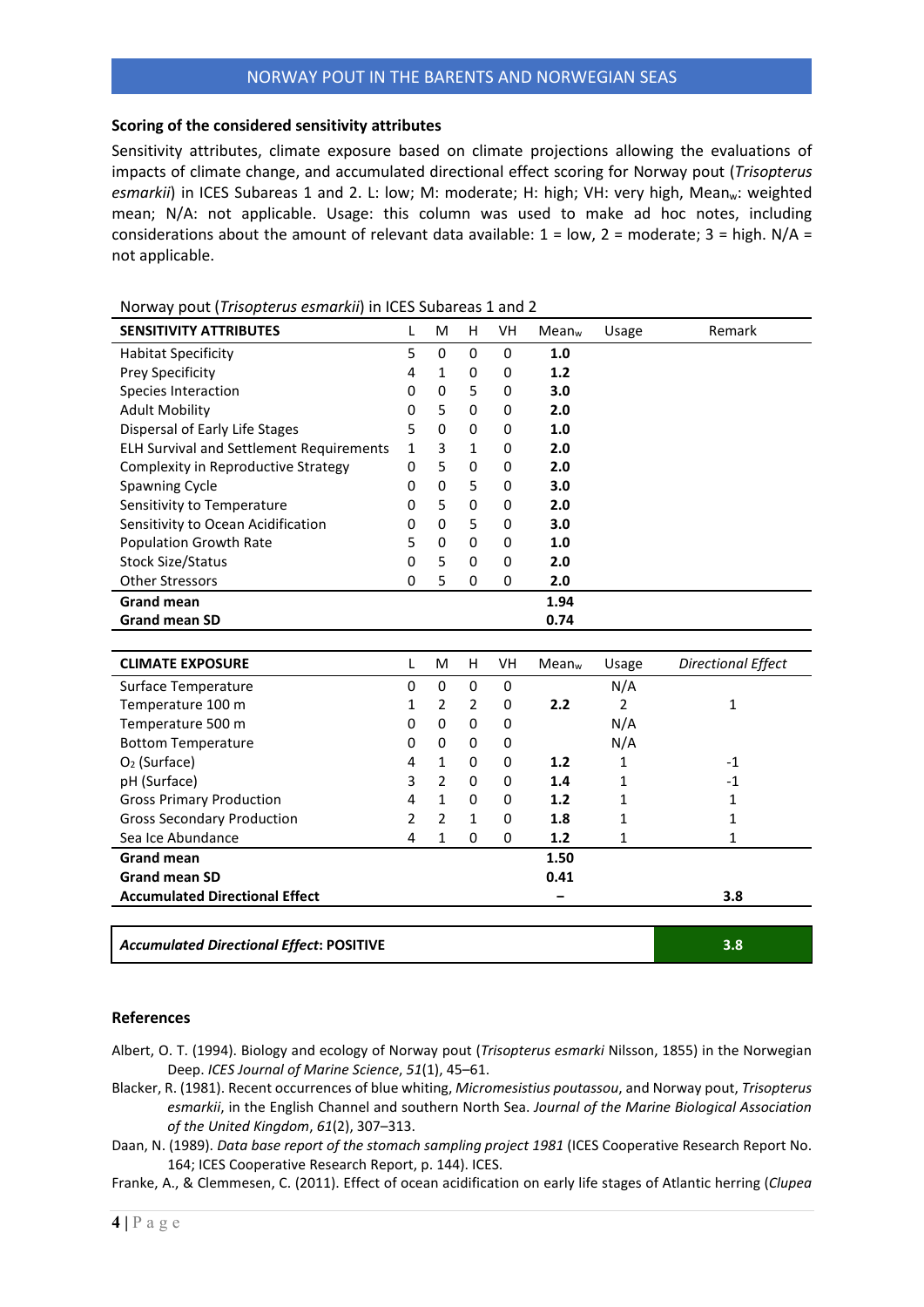#### NORWAY POUT IN THE BARENTS AND NORWEGIAN SEAS

*harengus* L.). *Biogeosciences*, *8*(12), 3697–3707.

- Hislop, J., Bergstad, O., Jakobsen, T., Sparholt, H., Blasdale, T., Wright, P., Kloppmann, M., Hillgruber, N., & Heessen, H. (2015). Norway pout – *Trisopterus esmarkii* Nilsson, 1855. In H. Heessen, N. Daan, & J. Ellis (Eds.), *Fish Atlas of the Celtic Sea, North Sea, and Baltic Sea* (pp. 209–212). Wageningen Academic Publishers and KNNV Publishing.
- Hislop, J., Bromley, P., Daan, N., Gislason, H., Heessen, H., Robb, A., Skagen, D., Sparholt, H., & Temming, A. (1997). *Database report of the stomach sampling project, 1991* (ICES Cooperative Research Report No. 219; ICES Cooperative Research Report, p. 422). ICES.

Hollowed, A. B., & Sundby, S. (2014). Change is coming to the northern oceans. *Science*, *344*(6188), 1084–1085.

- Huse, G., Salthaug, A., & Skogen, M. D. (2008). Indications of a negative impact of herring on recruitment of Norway pout. *ICES Journal of Marine Science*, *65*(6), 906–911.
- ICES. (2017). *Report of the Benchmark Workshop on Norway Pout (*Trisopterus esmarkii*) in Subarea 4 and Division 3a (North Sea, Skagerrak, and Kattegat)* (ICES Document CM ACOM: 35; p. 69). ICES.
- Kaartvedt, S., Melle, W., Knutsen, T., & Skjoldal, H. R. (1996). Vertical distribution of fish and krill beneath water of varying optical properties. *Marine Ecology Progress Series*, *136*, 51–58.
- Kempf, A., Floeter, J., & Temming, A. (2009). Recruitment of North Sea cod (*Gadus morhua*) and Norway pout (*Trisopterus esmarkii*) between 1992 and 2006: The interplay between climate influence and predation. *Canadian Journal of Fisheries and Aquatic Sciences*, *66*(4), 633–648.
- Kjesbu, O. S., Bogstad, B., Devine, J. A., Gjøsæter, H., Howell, D., Ingvaldsen, R. B., Nash, R. D. M., & Skjæraasen, J. E. (2014). Synergies between climate and management for Atlantic cod fisheries at high latitudes. *Proceedings of the National Academy of Sciences of the United States of America*, *111*(9), 3478–3483. https://doi.org/10.1073/pnas.1316342111
- Lahn-Johannessen, J. (1966). Some observations on Norway pout and blue whiting in ICES sub-areas I and II. *Contribution to ICES Symposium 17. The Ecology of Pelagic Fish Species in Arctic Waters*, 10.
- Landa, C. S., Ottersen, G., Sundby, S., Dingsør, G. E., & Stiansen, J. E. (2014). Recruitment, distribution boundary and habitat temperature of an arcto-boreal gadoid in a climatically changing environment: A case study on Northeast Arctic haddock (*Melanogrammus aeglefinus*). *Fisheries Oceanography*, *23*(6), 506–520.
- Mikkelsen, G. (2014). *Changes in Norway pout (*Trisopterus esmarkii*) abundance and distribution under warming conditions in the Barents Sea* [Master Thesis]. University of Bergen.
- Pinnegar, J. K., Engelhard, G. H., Jones, M. C., Cheung, W. W., Peck, M. A., Rijnsdorp, A. D., & Brander, K. M. (2016). Socio-economic Impacts—Fisheries. In M. Quante & F. Colijn (Eds.), *North Sea Region Climate Change Assessment. Regional climate study* (pp. 375–395). Springer.
- Raitt, D. F. S., & Adams, J. (1965). *The food and feeding of* Trisopterus esmarkii *(Nilsson) in the northern North Sea.* (No. 3; p. 28). Her Majesty's Stationery Office.
- Robb, A., & Hislop, J. (1980). The food of five gadoid species during the pelagic O-group phase in the northern North Sea. *Journal of Fish Biology*, *16*(2), 199–217.
- Sparholt, H., Larsen, L. I., & Nielsen, J. R. (2002a). Non-predation natural mortality of Norway pout (*Trisopterus esmarkii*) in the North Sea. *ICES Journal of Marine Science*, *59*(6), 1276–1284.
- Sparholt, H., Larsen, L. I., & Nielsen, J. R. (2002b). Verification of multispecies interactions in the North Sea by trawl survey data on Norway pout (*Trisopterus esmarkii*). *ICES Journal of Marine Science*, *59*(6), 1270– 1275.
- Sundby, S., Fossum, P., Sandvik, A. D., Vikebø, F., Aglen, A., Buhl-Mortensen, L., Folkvord, A., Bakkeplass, K., Buhl-Mortensen, P., & Johannessen, M. (2013). *KunnskapsInnhenting Barentshavet–Lofoten–Vesterålen (KILO)* (Vol. 3). Havforskningsinstituttet.
- Sundby, S., Kristiansen, T., Nash, R., Johannessen, T., Bakkeplass, K., Höffle, H., & Opstad, I. (2017). Dynamic mapping of North Sea spawning–Report of the KINO Project. *Fisken Og Havet*, *2*, 195.
- Sundby, S., & Nakken, O. (2008). Spatial shifts in spawning habitats of Arcto-Norwegian cod related to multidecadal climate oscillations and climate change. *ICES Journal of Marine Science*, *65*(6), 953–962. https://doi.org/10.1093/icesjms/fsn085
- Svetovidov, A., Whitehead, P., Bauchot, M.-L., Hureau, J., Nielsen, J., & Tortonese, E. (1986). Gadidae. In *Fishes of the North-Eastern Atlantic and the Mediterranean* (Vol. 2, pp. 680–710). Unesco.
- Torgersen, T. (1996). *Akustiske studier av fisk og makroplankton over kontinentalsokkelen og det østlige Norskehavet, mars 1992; fordeling, atferd og metodiske problemer.* [Master Thesis]. Universitetet i Oslo.
- Torgersen, T., Kaartvedt, S., Melle, W., & Knutsen, T. (1997). Large scale distribution of acoustical scattering layers at the Norwegian continental shelf and the Eastern Norwegian Sea. *Sarsia*, *82*(2), 87–96.

Wienerroither, R., Johannesen, E., Dolgov, A. V., Byrkjedal, I., Aglen, A., Bjelland, O., Drevetnyak, K., Eriksen, K.